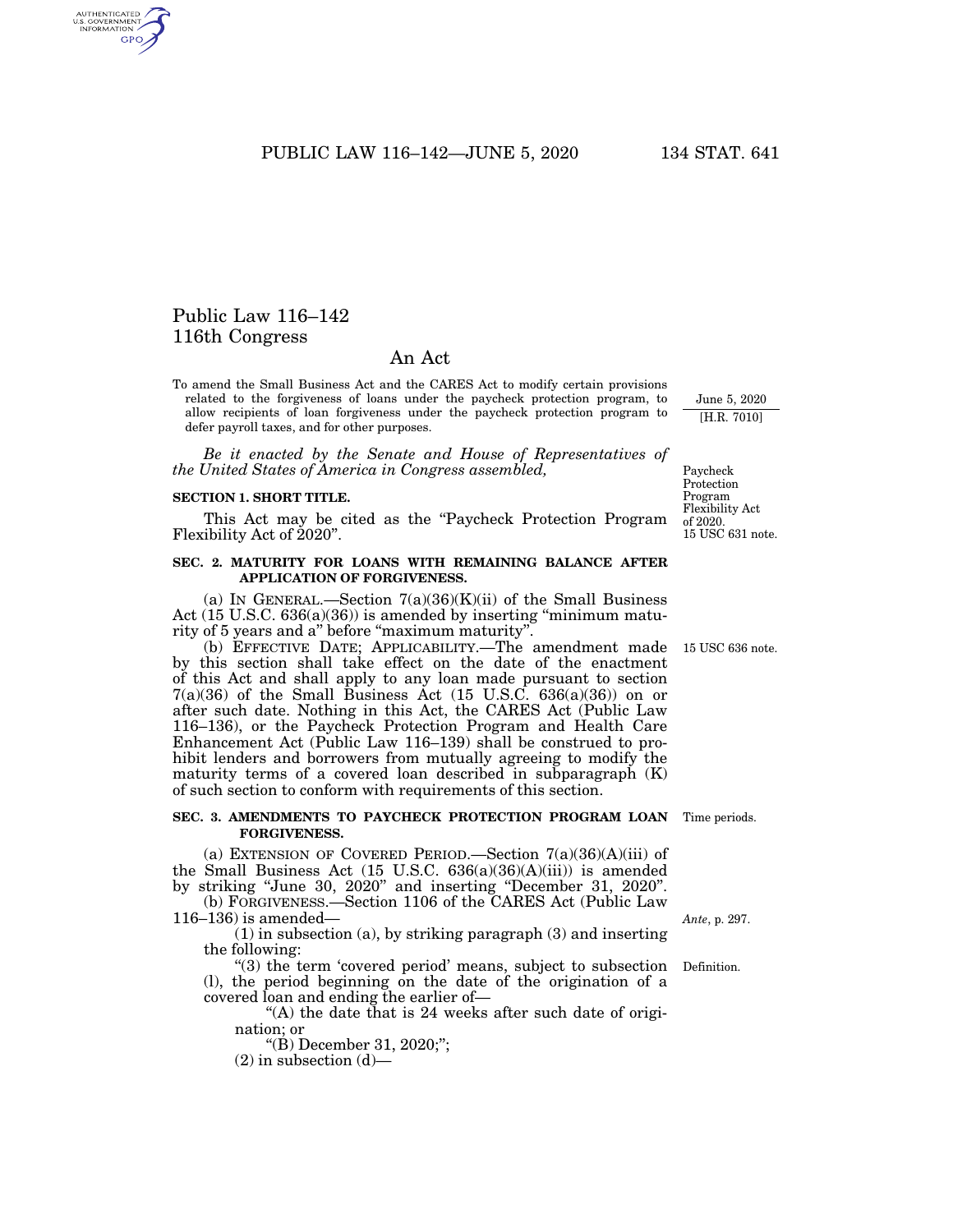$(A)$  in paragraph  $(5)(B)$ , by striking "June 30, 2020" each place it appears and inserting "December 31, 2020"; and

(B) by adding at the end the following new paragraphs: "(7) EXEMPTION BASED ON EMPLOYEE AVAILABILITY.—During the period beginning on February 15, 2020, and ending on December 31, 2020, the amount of loan forgiveness under this section shall be determined without regard to a proportional reduction in the number of full-time equivalent employees if an eligible recipient, in good faith—

''(A) is able to document—

''(i) an inability to rehire individuals who were employees of the eligible recipient on February 15, 2020; and

''(ii) an inability to hire similarly qualified employees for unfilled positions on or before December 31, 2020; or

" $(B)$  is able to document an inability to return to the same level of business activity as such business was operating at before February 15, 2020, due to compliance with requirements established or guidance issued by the Secretary of Health and Human Services, the Director of the Centers for Disease Control and Prevention, or the Occupational Safety and Health Administration during the period beginning on March 1, 2020, and ending December 31, 2020, related to the maintenance of standards for sanitation, social distancing, or any other worker or customer safety requirement related to COVID–19.

"(8) LIMITATION ON FORGIVENESS.—To receive loan forgiveness under this section, an eligible recipient shall use at least 60 percent of the covered loan amount for payroll costs, and may use up to 40 percent of such amount for any payment of interest on any covered mortgage obligation (which shall not include any prepayment of or payment of principal on a covered mortgage obligation), any payment on any covered rent obligation, or any covered utility payment.''; and

(3) by adding at the end the following new subsection: ''(l) APPLICATION TO CERTAIN ELIGIBLE RECIPIENTS.—An eligible recipient that received a covered loan before the date of enactment of this subsection may elect for the covered period applicable to such covered loan to end on the date that is 8 weeks after the date of the origination of such covered loan."

(c) EXTENSION OF DEFERRAL PERIOD.—Section  $7(a)(36)(M)$  of the Small Business Act  $(15 \text{ U.S.C. } 636(a)(36)(M))$  is amended—

 $(1)$  in clause  $(ii)(II)$ , by striking "for a period of not less than 6 months, including payment of principal, interest, and fees, and not more than 1 year.'' and inserting the following: '', including payment of principal, interest, and fees, until the date on which the amount of forgiveness determined under section 1106 of the CARES Act is remitted to the lender.'';

(2) in clause (iii), by striking ''for a period of not less than 6 months, including payment of principal, interest, and fees, and not more than 1 year.'' and inserting the following: '', including payment of principal, interest, and fees, until the date on which the amount of forgiveness determined under section 1106 of the CARES Act is remitted to the lender."; and

Determination.